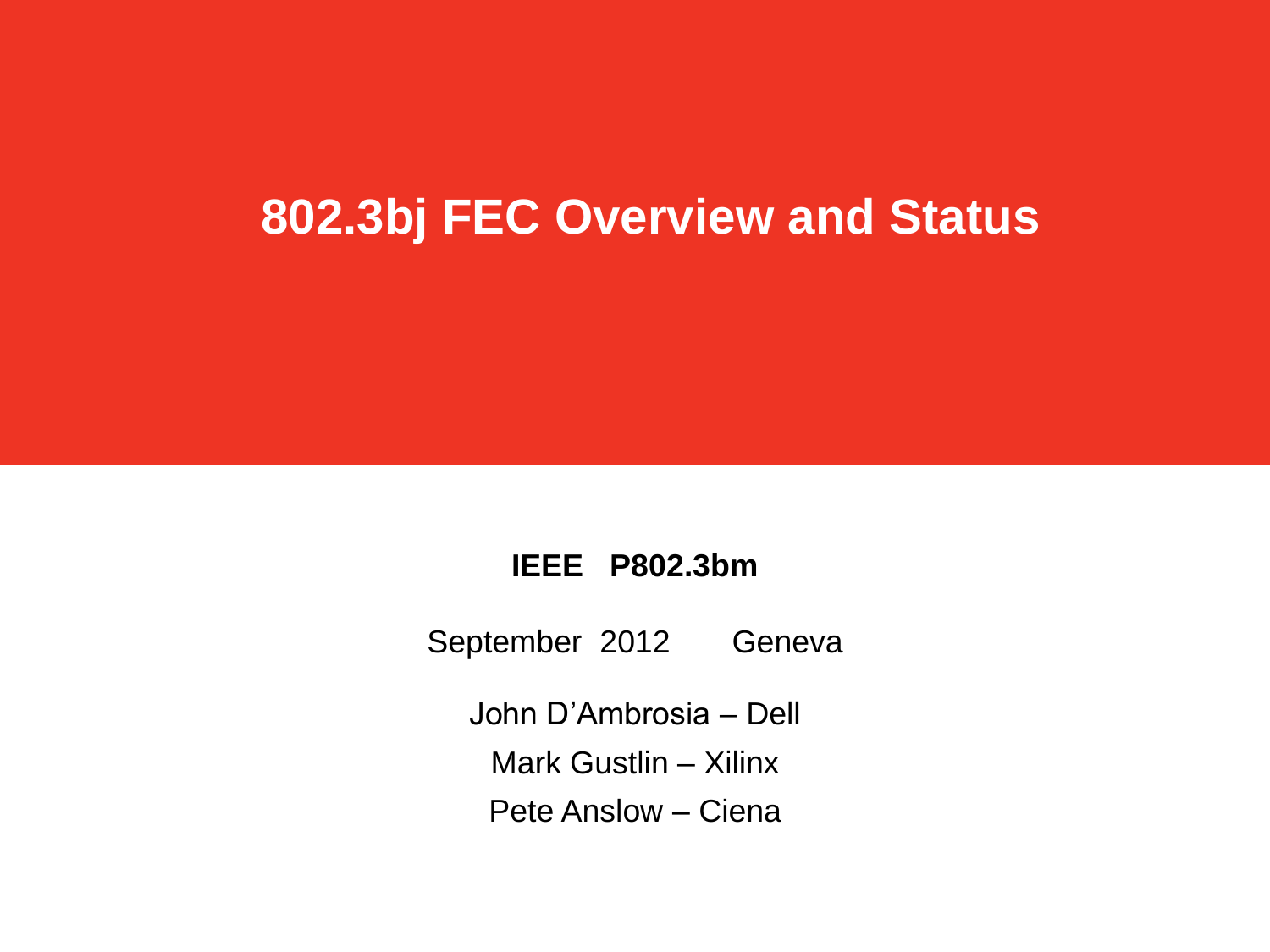#### **Agenda**

- **Status of P802.3bj FEC**
- **Review of the RS-FEC architecture**
- **How the FEC could be applied to 802.3bm PMDs**
- **Issues to think about**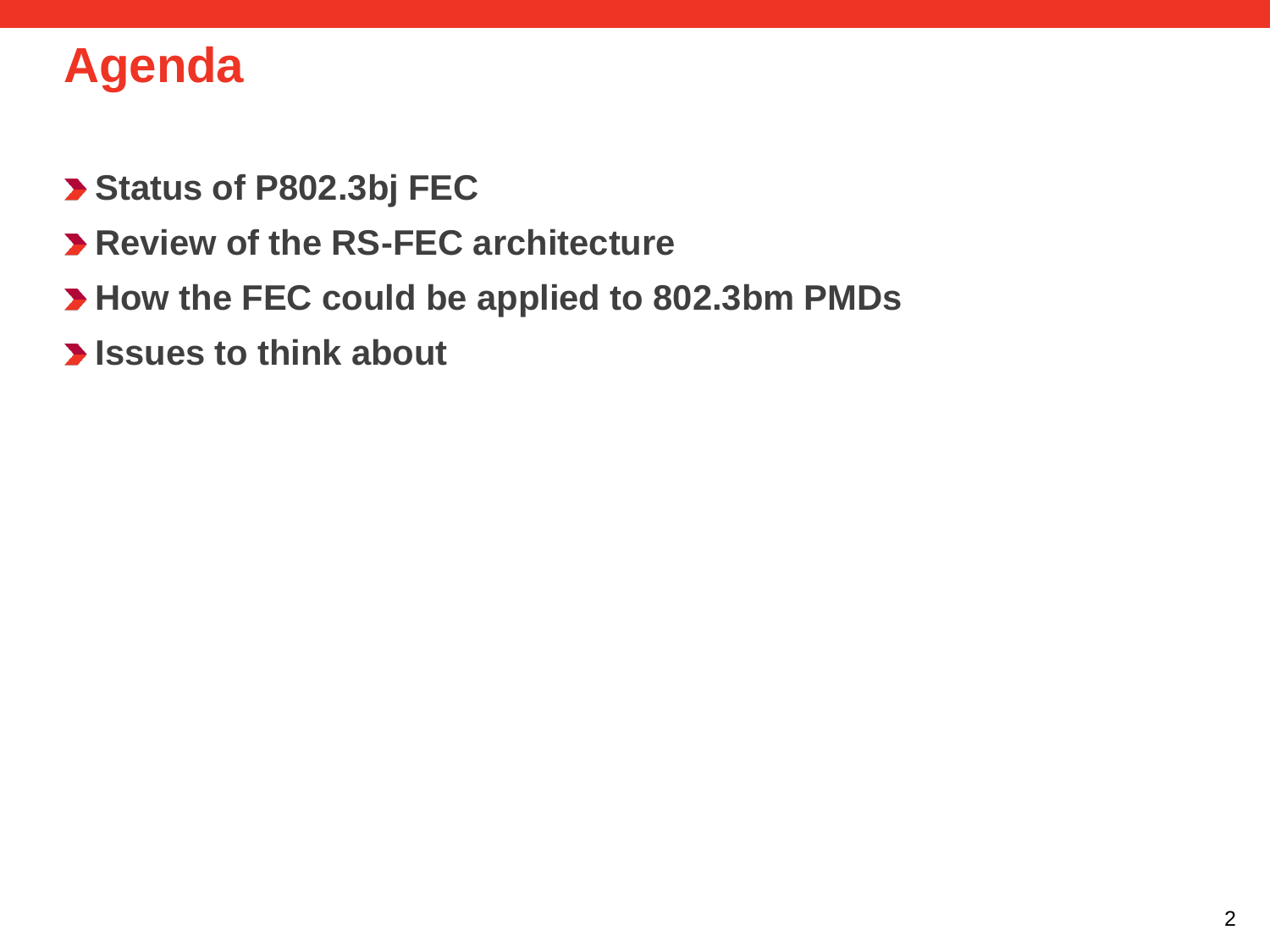#### **Status of 802.3bj FEC**

**Comment resolution on draft 1.1 at this meeting**

- **Major open issues for Clause 91 "RS-FEC" sublayer:**
	- Signal\_OK behavior
	- FEC behavior with EEE
	- FEC Codeword examples to be added
	- Management needs to be added
	- Delay constraints are TBD

**In general the clause is pretty complete, but of course is subject to change since we are in task force review with the complete document in scope**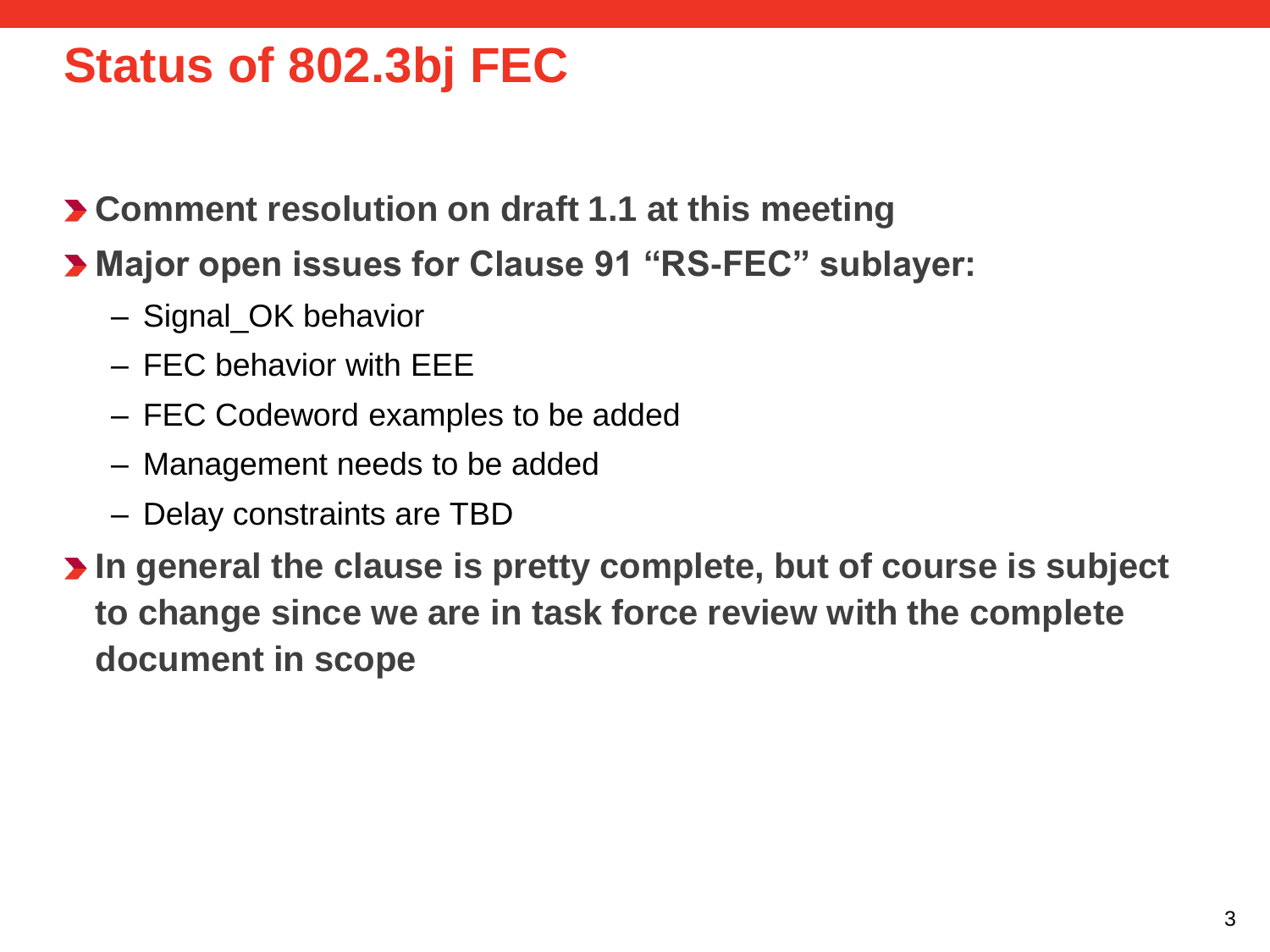#### **RS-FEC Architecture**

**The figures below show possible implementations of the FEC architecture**

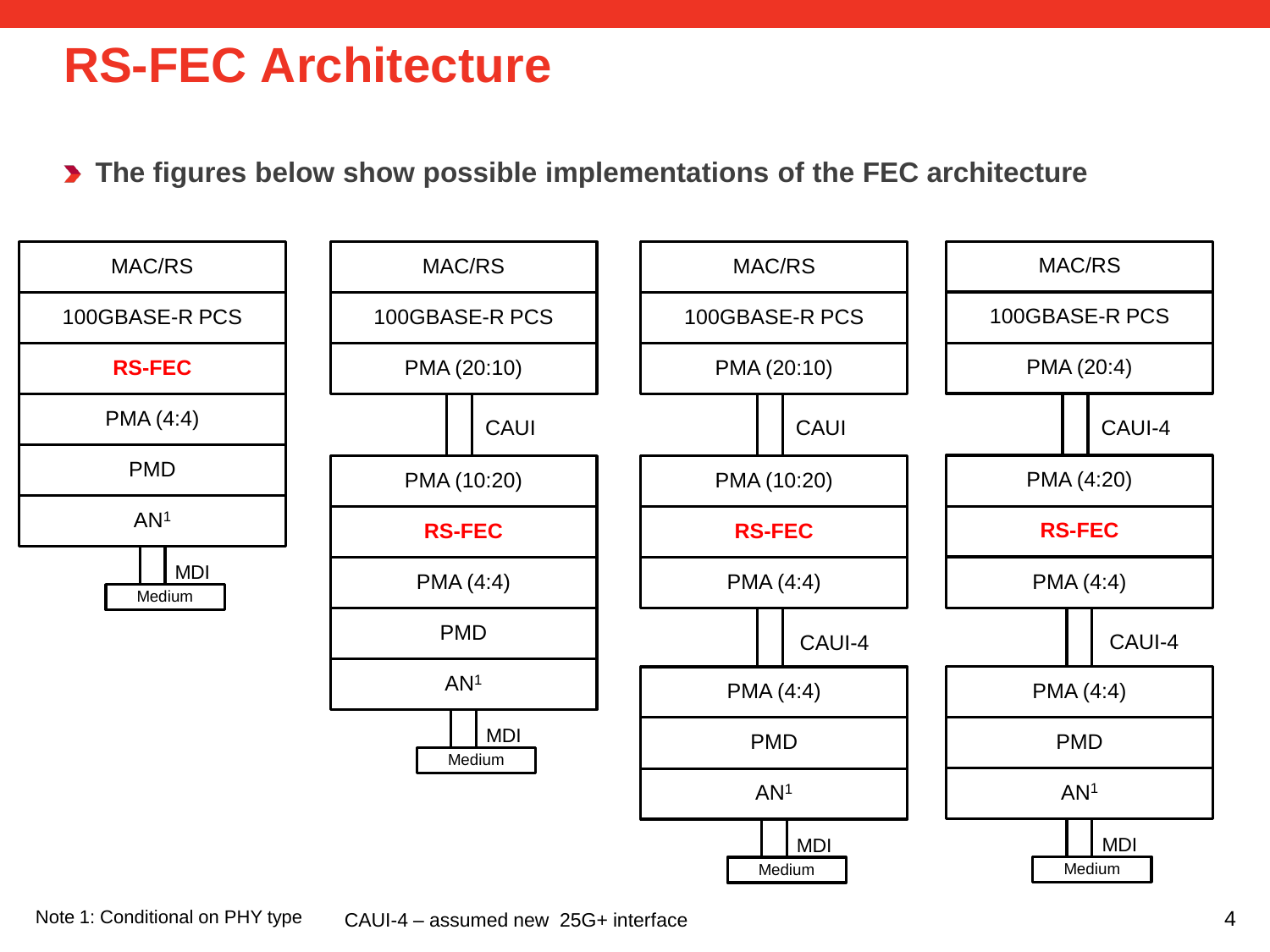### **Draft 1.1 FEC Operation**

- **Backplane/Copper cable NRZ PHY (Clause 92 and 93):**
	- 256B/257B transcoding, so no increase in line rate for FEC operation
	- FEC is required to always be sent
		- Solves MTTFPA concerns when sending un-encoded 64B/66B data with 5 lane bit interleaving on a 25G lane
		- No Auto Negotiation needed
	- Adopted FEC code is  $RS(528, 514, T=7, M=10)$ 
		- $\cdot$  ~4.9 dB of gain at 10<sup>-15</sup> output BER assuming burst errors due to DFE
		- $\cdot$  ~5.3 dB of gain at 10<sup>-12</sup> output BER assuming random errors

#### • **Backplane PAM4:**

- Same 256B/257B transcoding as NRZ
- FEC is required to always be sent and operates at 13.6 GBd
- Adopted FEC code is  $RS(544, 514, T=15, M=10)$ 
	- $\cdot$  ~5.4 dB of gain at 10<sup>-15</sup> output BER assuming burst errors due to DFE
	- $\cdot$  ~6.5 dB of gain at 10<sup>-12</sup> output BER assuming random errors
	- Gain figures assume that the only penalty for increase in rate is increased noise B/W
	- Includes pre-coding to reduce the effect of burst errors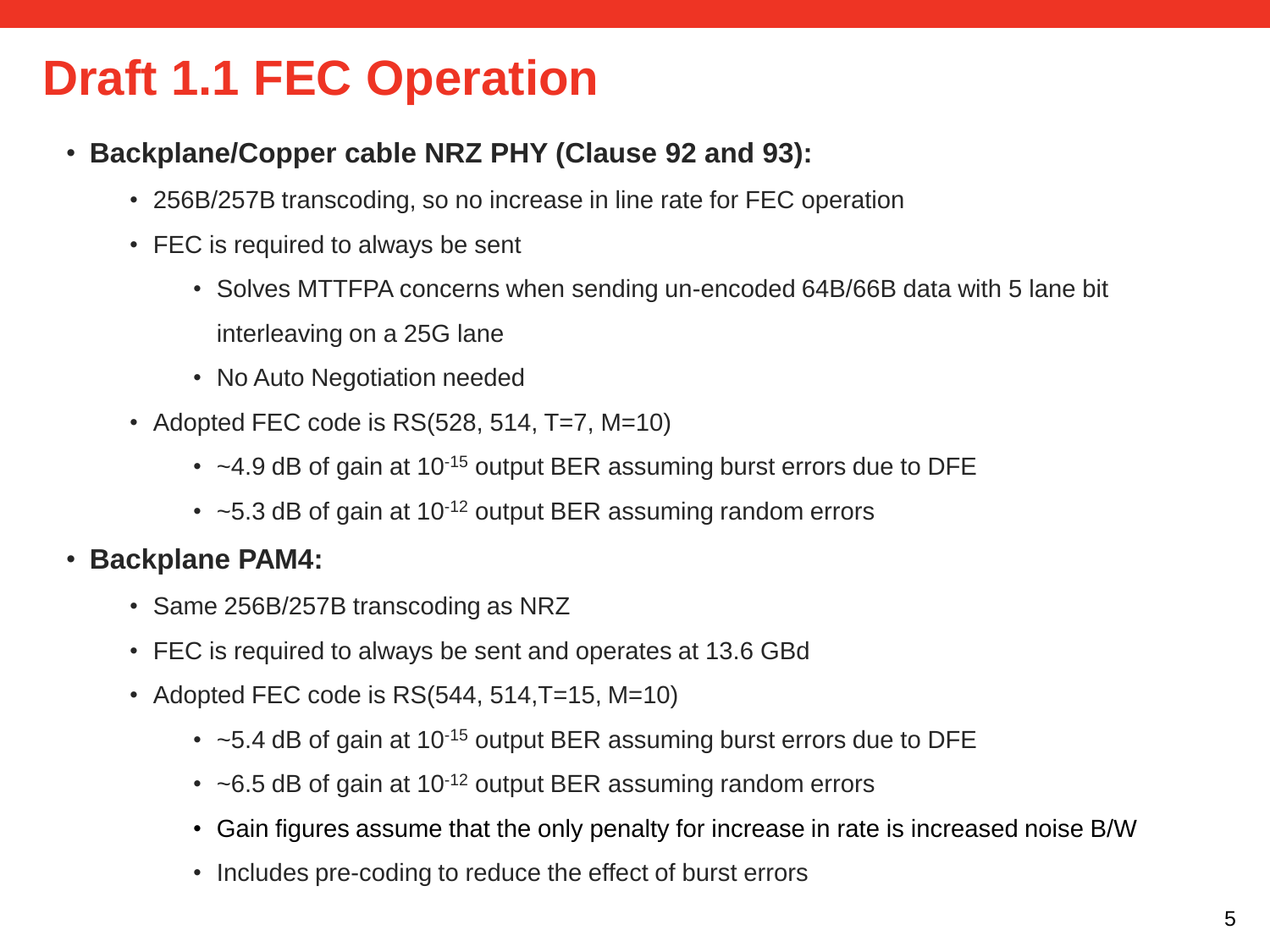### **Draft 1.1 FEC Operation Cont**

- **Draft 1.0 allowed you to send 64B/66B encoded data if FEC is not needed (loss < 30dB) for the NRZ PHY (backplane and copper cable)**
	- This reduces the latency for those channels/applications that don't need FEC
- **In cideciyan\_01\_0512 it was shown that sending 64B/66B data at a 10-12 BER has an MTTFPA of ~10<sup>4</sup> years, falling to less than a year at a 10-7 BER**
	- Mainly due to the high probability of an error burst that extends to 4 bits due to the DFE, and how that error burst is spread in the packet due to the PCS lane bit multiplexing
- **Given the MTTFPA issues with sending bit multiplexed 64B/66B encoded data even on a low loss backplane or copper cable channel, the task force decide to require that FEC encoded data is always sent by the transmitter**
	- Other options explored were: block multiplexing, a new 4 lane PCS, pre-coding
- **The receiver has the option to:**
	- always correct (~100ns of added latency)
	- only detect errors for low loss channels (~ 50ns of added latency)
	- or do some proprietary trailing error detection if absolute lowest latency is needed (as low as 5ns of added latency depending how this is done)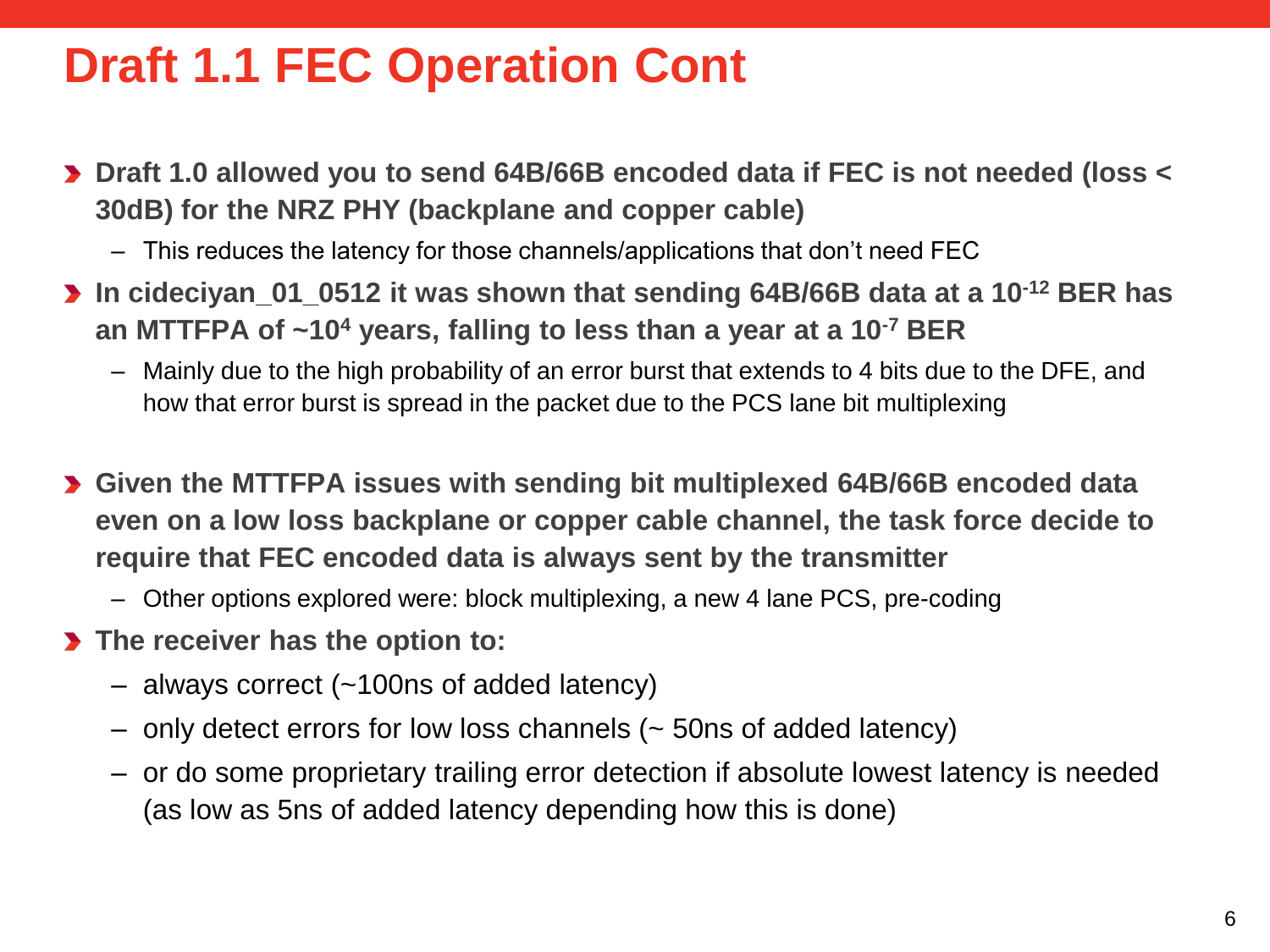#### **Reed Solomon FEC Architecture**

Processing flow is the same for NRZ and PAM4 PMDs in the FEC sublayer

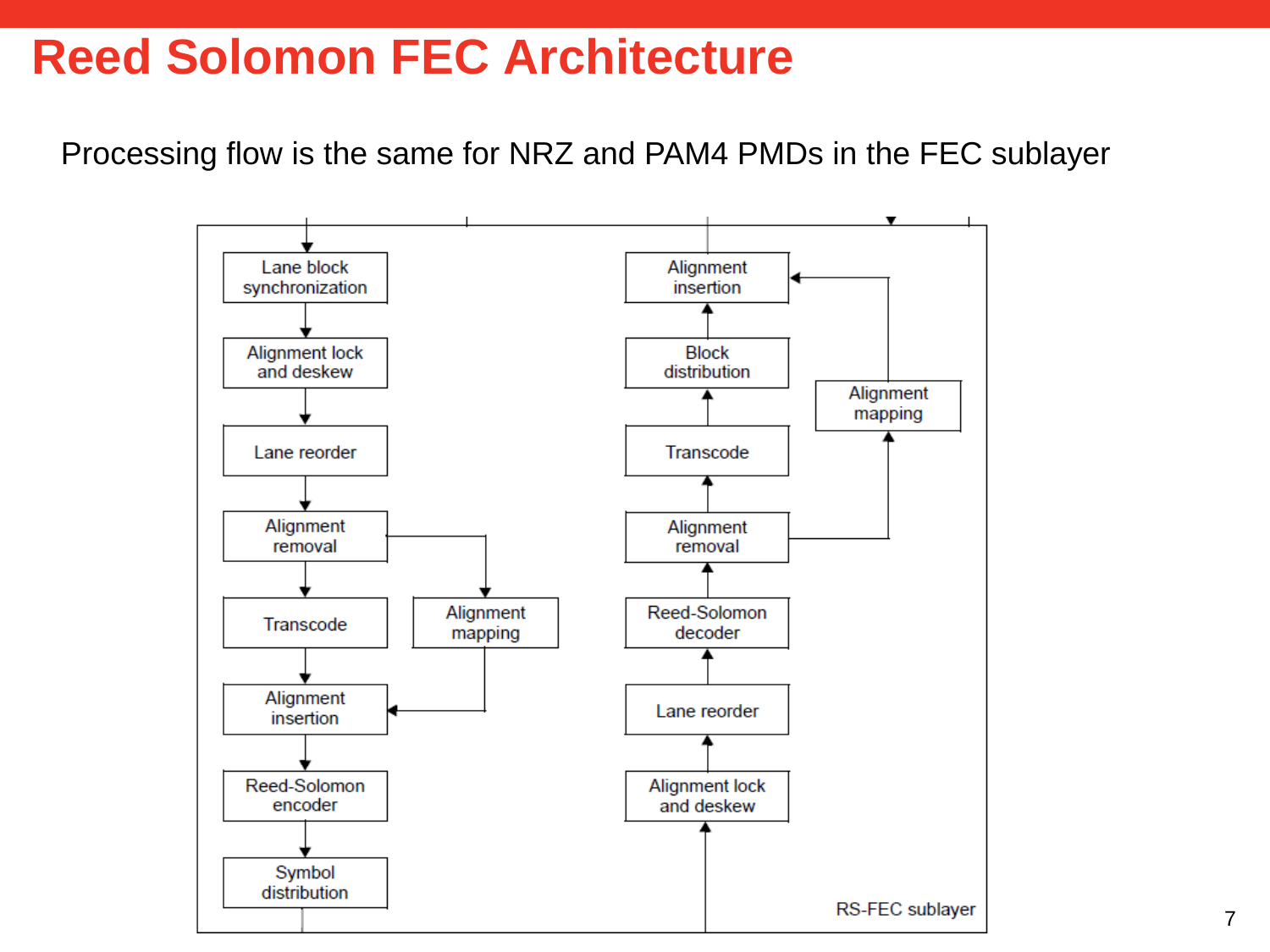#### **NRZ FEC frame structure**

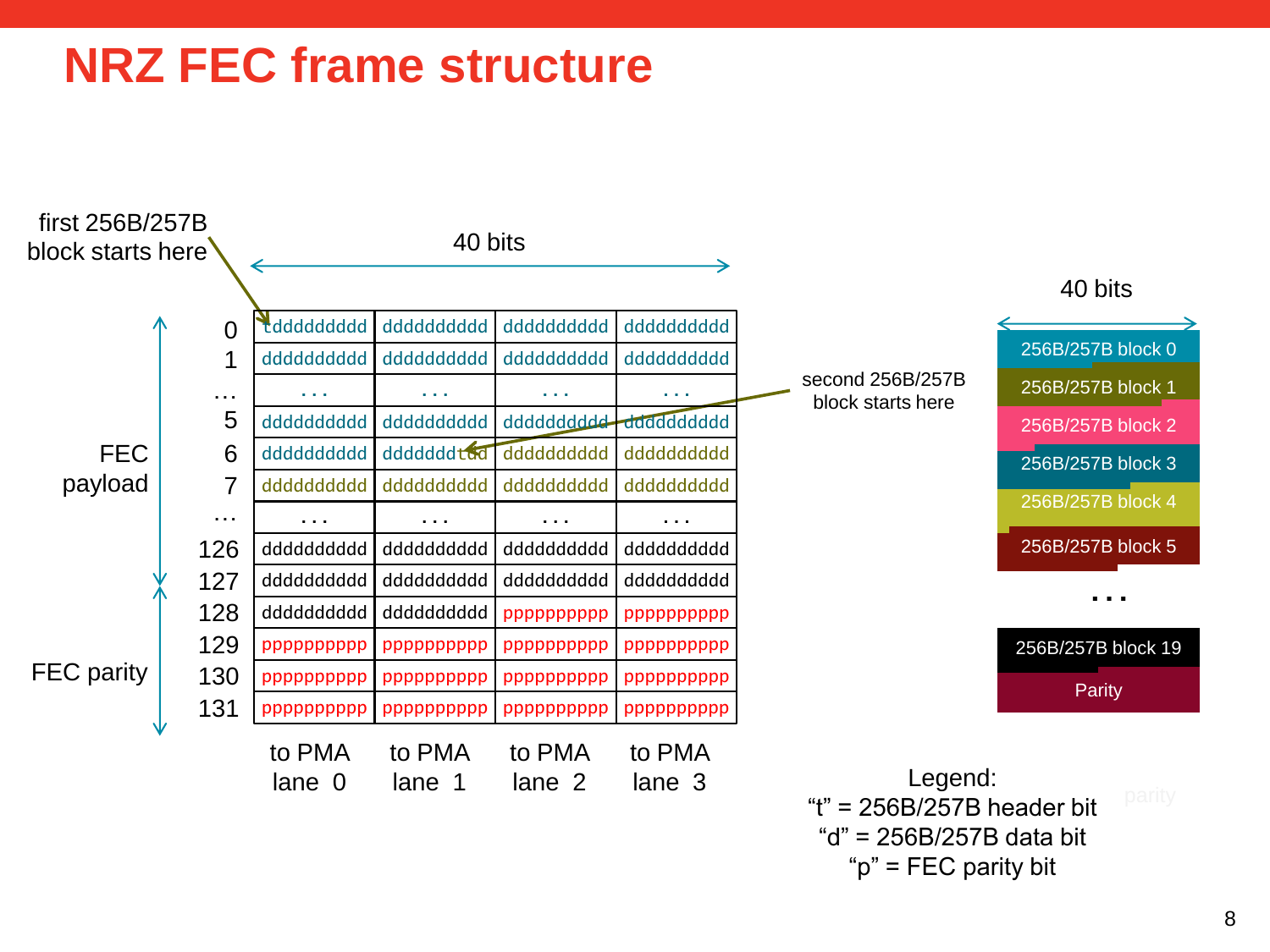# **Low Latency FEC Architecture**

- **The figure below shows an incorrect architecture, once the Low** Latency FEC is inserted, the number of lanes cannot change!
	- At least not with the standard 802.3ba PMAs
	- Architectural restrictions being evaluated, exploring the possibility of supporting 4, 2 and 1 lane options. But we need to look at burst error behavior.

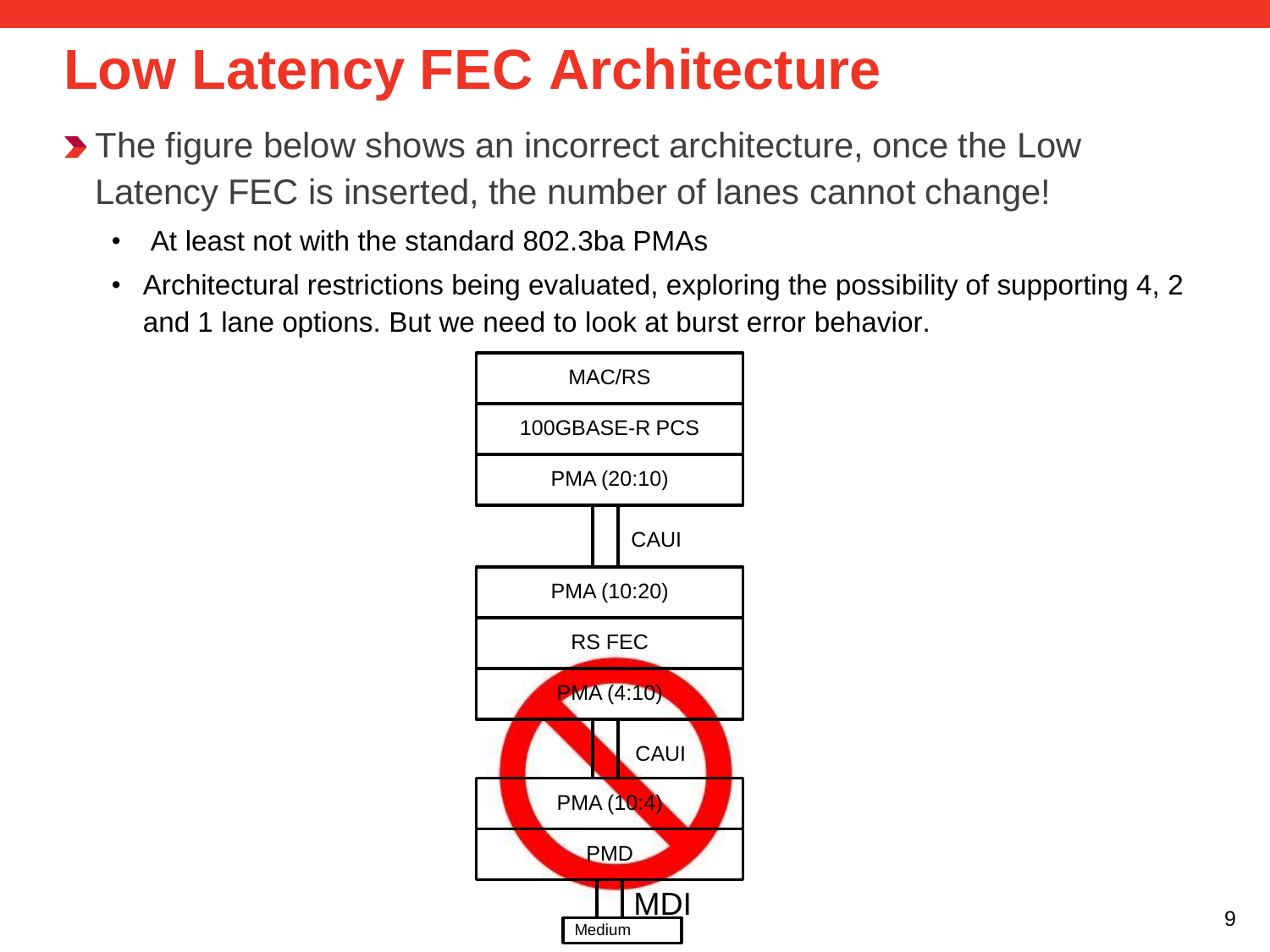# **How applicable is the RS-FEC to Optics?**

- **>** Some presentations have shown significant increase in distance assuming the RS-FEC for SR4 optics
- **The RS-FEC sublayer could be leveraged as is for optics**
- **Issues to solve:** 
	- When to enable FEC, for instance is it always on for a 100m SR4 PMD?
		- It is unclear if SR4 optics will have the same MTTFPA issues with sending 64B/66B encoded data as we had with copper interfaces (what are the correlated error properties?)
		- Tradeoffs between latency (~100ns) and operational simplicity?
		- How does the 20m PMD fit into this discussion?
		- Impact on form factor and power?
	- Or is there some mechanism (AN?) to turn it on only when it is needed (fiber is long enough to require FEC)?
	- Current linecard designs won't support it, so they can't benefit from the increase in reach
	- Common form factors between copper and optical imply that if FEC is used we should choose the same FEC as defined in 802.3bj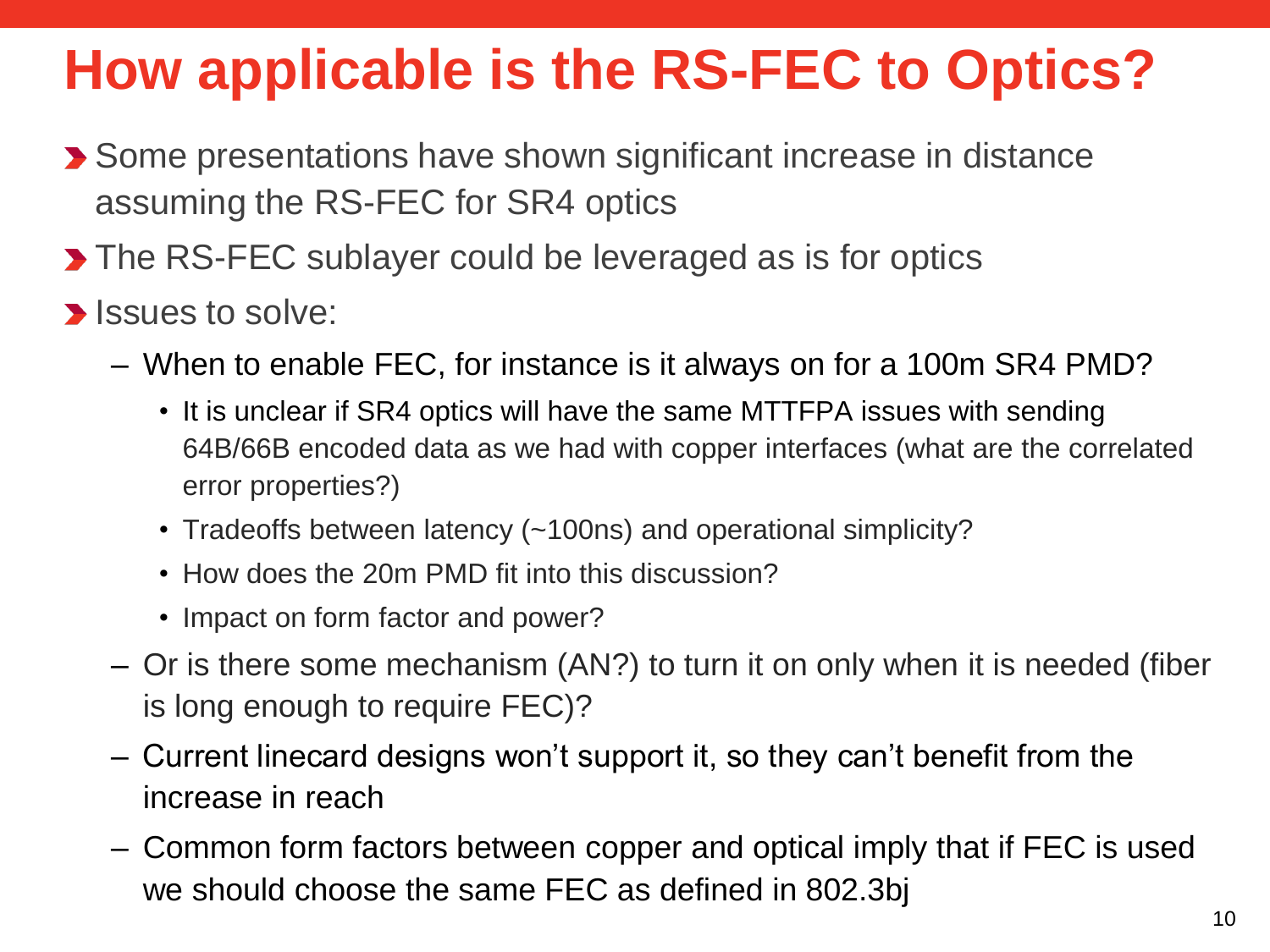## **Summary**

- The low latency RS FEC defined in P802.3bj can be re-used for 4 lane PMDs
- We would need to answer some of the questions surrounding when to enable FEC for optics